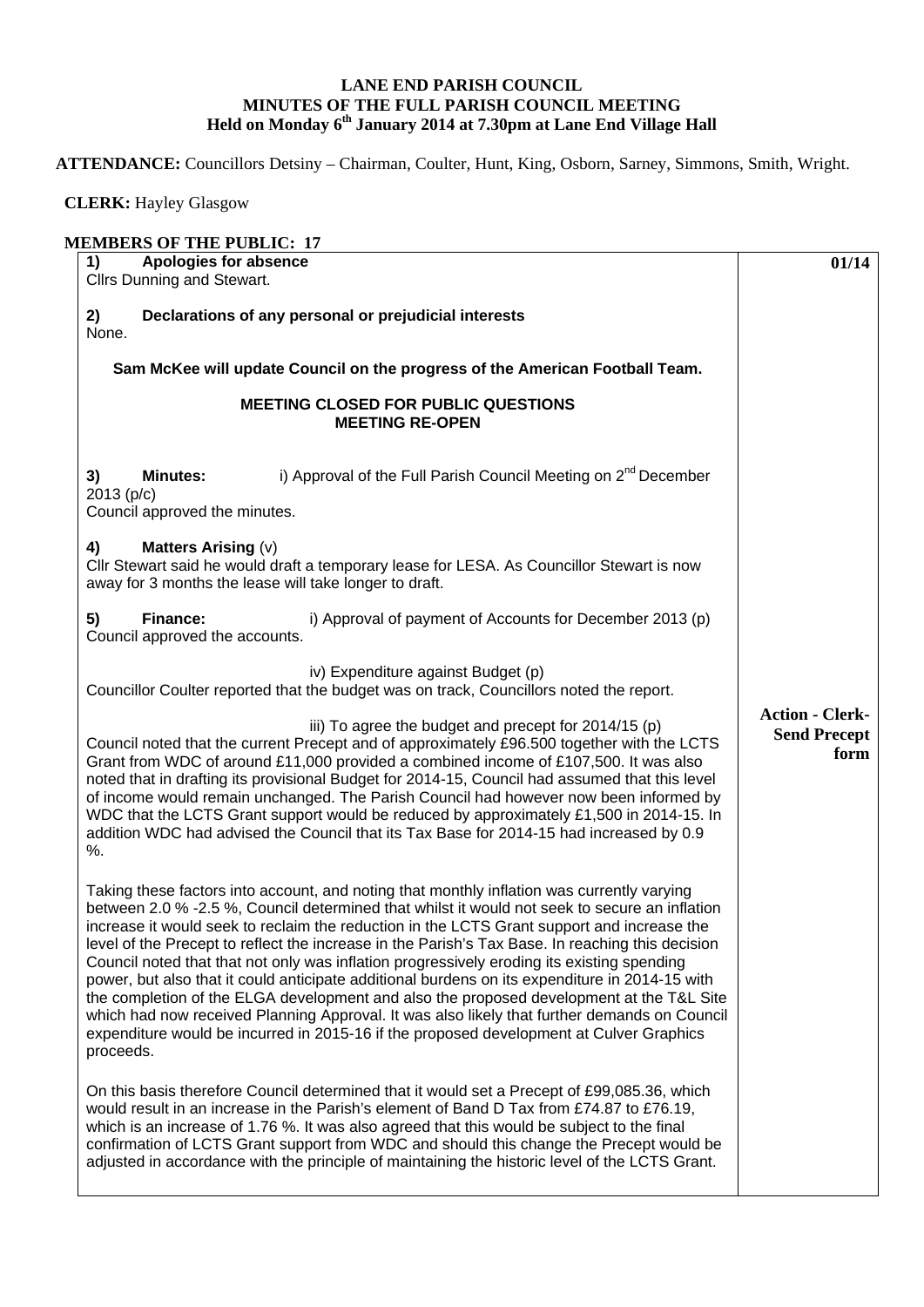|                                                                                                                                                                                                                                                                                                                                                                                                                                                                                                                                                                                                                                | 02/14                                         |
|--------------------------------------------------------------------------------------------------------------------------------------------------------------------------------------------------------------------------------------------------------------------------------------------------------------------------------------------------------------------------------------------------------------------------------------------------------------------------------------------------------------------------------------------------------------------------------------------------------------------------------|-----------------------------------------------|
| Open Spaces Group (v)<br>6)<br>Cllr Dunning was tasked with looking at Open Spaces and has suggested a permanent Open<br>Spaces Group is formed. Cllr Detsiny received emails from several Councillors who all<br>agreed that Cllr Dunning's paper was very well written but they felt forming ad-hoc groups to<br>assist the Clerk would be better for Council.<br>Council agreed to form ad-hoc working groups as and when needed and thanked Cllr                                                                                                                                                                           | <b>Action - Cllr</b>                          |
| Dunning for her time in writing the paper.                                                                                                                                                                                                                                                                                                                                                                                                                                                                                                                                                                                     | <b>Coulter – Feb</b>                          |
| <b>Ditchfield Common:</b><br>7)                                                                                                                                                                                                                                                                                                                                                                                                                                                                                                                                                                                                | mtg                                           |
| i) Deed of Exchange (p)<br>Councillor Coulter has been unable to prepare a paper re the Deed of Exchange but will<br>endeavor to do so for the February meeting.                                                                                                                                                                                                                                                                                                                                                                                                                                                               |                                               |
| ii) Wayleave consent for underground cable at Hideway                                                                                                                                                                                                                                                                                                                                                                                                                                                                                                                                                                          |                                               |
| Cottage (p)<br>Council approved the wayleave. Clerk and Chairman to sign the papers.                                                                                                                                                                                                                                                                                                                                                                                                                                                                                                                                           | <b>Action - Clerk to</b>                      |
| Clerk's report (p)                                                                                                                                                                                                                                                                                                                                                                                                                                                                                                                                                                                                             | write a letter<br><b>Action – Clerk</b>       |
| 8)<br>The Clerk has received a letter from WDC asking their opinion on closing the public facilities<br>in the car park of Lane End. Council would be strongly against closing the facilities, they are<br>well used by Parishioners, visitors, ramblers and Simply Walks. The Clerk will contact WDC.                                                                                                                                                                                                                                                                                                                         | to contact WDC<br>Action – Clerk –<br>Feb mtg |
| The Clerk received a letter from WDC asking Council to agree a name for The Old Sun site.<br>Council approved 'Old Sun Close'.                                                                                                                                                                                                                                                                                                                                                                                                                                                                                                 |                                               |
| The Clerk advised she has received a number of replies regarding the gate at Sandyfield<br>allotment and would advise at the February meeting.                                                                                                                                                                                                                                                                                                                                                                                                                                                                                 |                                               |
| Invitations to Meetings, Correspondence & Reports received (p)<br>9)<br>Council noted the report.                                                                                                                                                                                                                                                                                                                                                                                                                                                                                                                              | Clerk – send<br>thank you letter              |
| 10)<br>Matters raised by Councillors (v)<br>Cllr Smith advised the next Lane End Action Group Meeting is on Wednesday 8 <sup>th</sup> January at<br>7.45pm at LESA and encouraged other Councillors to attend.<br>Cllr Coulter advised the Parish Council has received a gift form St Pierre d'Oléron (twin town)<br>after they visited the Christmas in the Village event. Council thanked them for the gift.<br>CIIr Hunt asked whether LEPC could invest in some more Christmas lights or a bigger tree for<br>the village. Cllr Hunt will work with Cllrs Smith and Stewart on the 2015 Christmas in the<br>Village event. | <b>Action – Clerk</b>                         |
| CIIr Simmons advised the hedge which has grown around the street light in Bolter End has<br>still not been cleared. The Clerk advised BCC has contacted her and asked her to take a<br>photo of the street light and send it to them. BCC also advised that they has no finances in<br>the current financial year to carry out this work but it may be something they look at in the<br>next financial year. Council asked the Clerk to enquire how much it would cost to have the<br>light cleared.<br>The pole which was removed and left in the grass opposite the Peacock is still there. The                              | <b>Action – Clerk</b>                         |
| Clerk will again chase BCC.<br>CIIr Detsiny advised that CIIr Hunt will join CIIrs Smith and Stewart on the planning group.                                                                                                                                                                                                                                                                                                                                                                                                                                                                                                    |                                               |
| 11)<br>Planning: To consider new applications and receive Wycombe District Council<br>Decisions and Appeals (v)                                                                                                                                                                                                                                                                                                                                                                                                                                                                                                                |                                               |
| <b>New Applications</b>                                                                                                                                                                                                                                                                                                                                                                                                                                                                                                                                                                                                        |                                               |
| <b>None</b>                                                                                                                                                                                                                                                                                                                                                                                                                                                                                                                                                                                                                    |                                               |
|                                                                                                                                                                                                                                                                                                                                                                                                                                                                                                                                                                                                                                |                                               |
|                                                                                                                                                                                                                                                                                                                                                                                                                                                                                                                                                                                                                                |                                               |
|                                                                                                                                                                                                                                                                                                                                                                                                                                                                                                                                                                                                                                |                                               |
|                                                                                                                                                                                                                                                                                                                                                                                                                                                                                                                                                                                                                                |                                               |